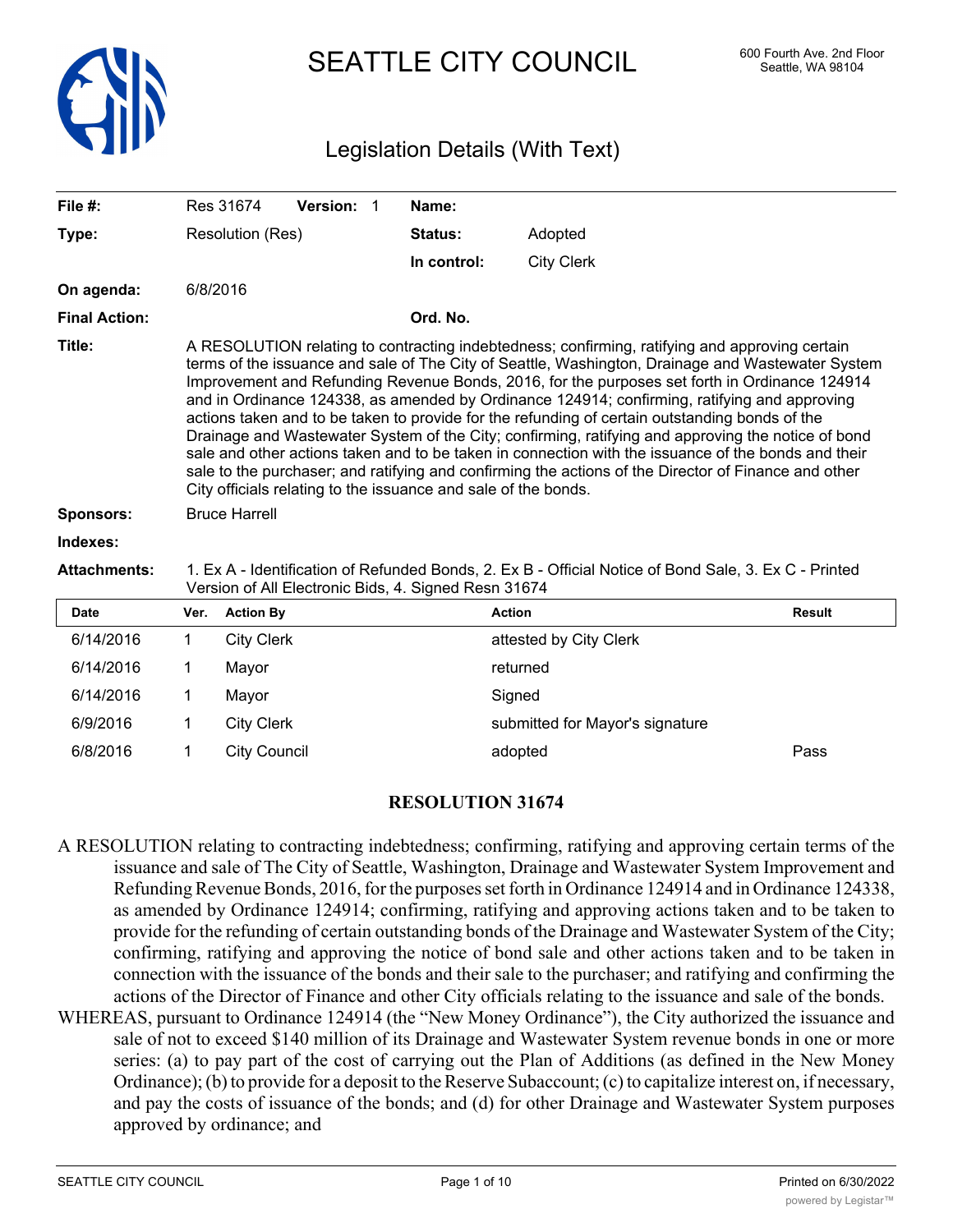- WHEREAS, pursuant to Ordinance 124338, as amended by Ordinance 124914 (the "Omnibus Refunding Bond Ordinance"), the City authorized the issuance of Drainage and Wastewater System revenue bonds for the purpose, among other things, of paying all or a part of the costs of refunding certain of the City's outstanding Drainage and Wastewater System revenue bonds; and
- WHEREAS, pursuant to Ordinance 122637 and Resolution 31050 (together, the "Refunded Bond Legislation"), the City previously issued its Drainage and Wastewater Revenue Bonds, 2008 and reserved the right to call, pay and redeem those bonds maturing on and after June 1, 2019 prior to maturity at any time on or after June 1, 2018 at a price equal to the stated principal amount to be redeemed, plus accrued interest; and
- WHEREAS, the New Money Ordinance and the Omnibus Refunding Bond Ordinance (together, the "Bond Ordinances") authorize the Director of Finance to conduct a public or negotiated sale of bonds and to recommend to the City Council for its approval by resolution the interest rates and certain Bond Sale Terms (as defined in the Bond Ordinances), within certain parameters set forth in the Bond Ordinances; and
- WHEREAS, to accomplish the refunding of the Refunded Bonds (defined herein), it is necessary and advisable that certain Acquired Obligations (defined herein) bearing interest and maturing at such time or times as necessary to accomplish the Refunding Plan (defined herein) be purchased out of a portion of the proceeds of the Bonds (defined herein) and other money of the City, if necessary; and
- WHEREAS, pursuant to the Bond Ordinances, a preliminary official statement dated May 31, 2016, for the public sale of the Bonds, including an official notice of that sale, was prepared and distributed, bids were received in accordance with the notice of bond sale, and the proposed sale of the Bonds to Morgan Stanley  $& Co.$ LLC has been recommended to the City Council for its approval with the interest rates and other Bond Sale Terms; NOW THEREFORE,

# **BE IT RESOLVED BY THE CITY COUNCIL OF THE CITY OF SEATTLE, THAT:**

**Section 1. Definitions.** The meanings of capitalized terms used and not otherwise defined in this

resolution shall be as set forth in the Bond Ordinances. In addition, the following terms as used in this resolution

shall have the following meanings:

**"Acquired Obligations"** means those Government Obligations purchased to accomplish the refunding of

the Refunded Bonds as identified in and in accordance with the Refunding Trust Agreement.

**"Bond Legislation"** means, collectively, the Bond Ordinances and this resolution.

**"Bond Ordinances"** means, together, the New Money Ordinance and the Omnibus Refunding Bond Ordinance.

**"Bonds"** means the \$160,910,000 aggregate principal amount of Drainage and Wastewater System Improvement and Refunding Revenue Bonds, 2016, issued pursuant to the Bond Legislation.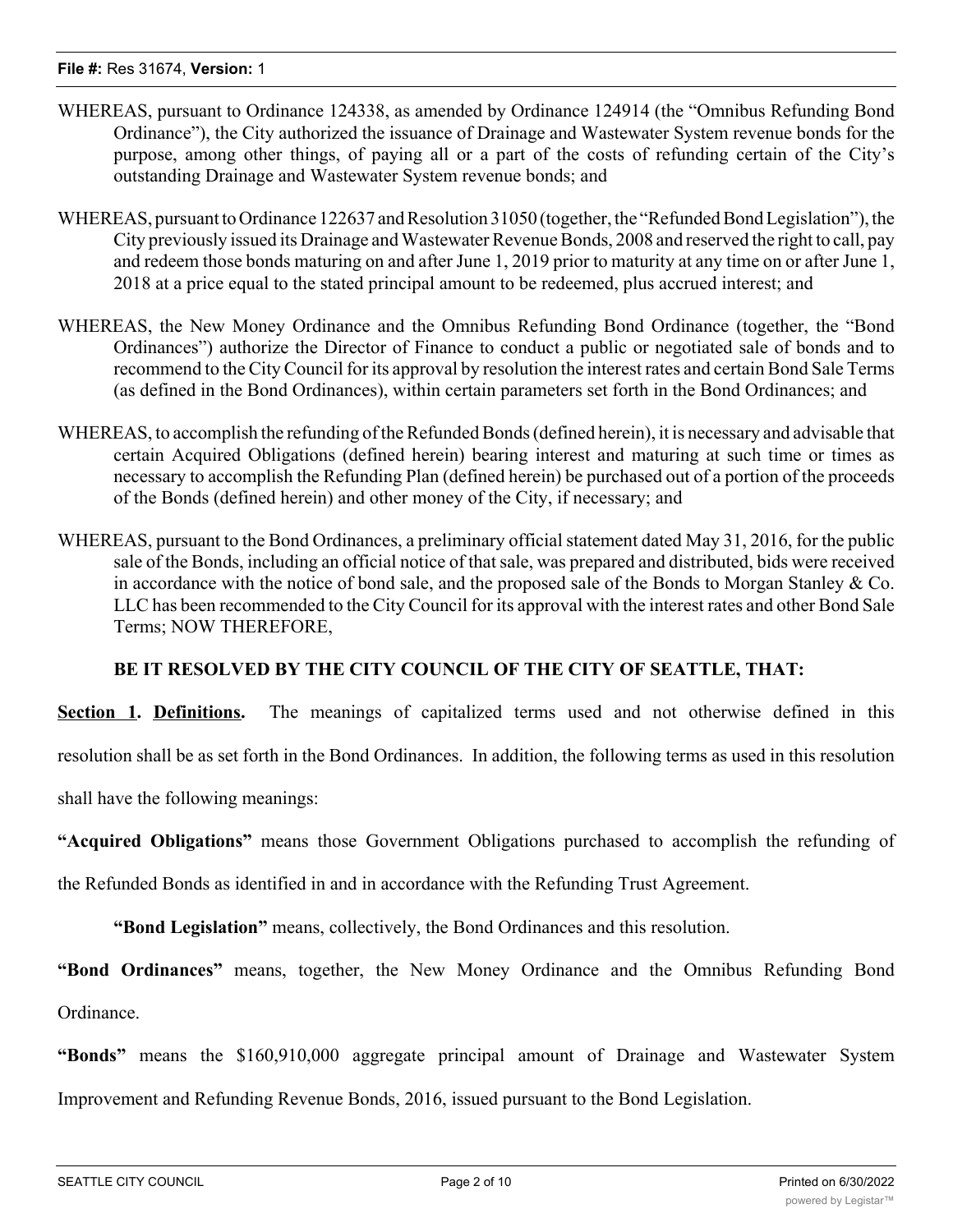**"New Money Ordinance"** means Ordinance 124914 passed by the City Council on November 23, 2015. **"New Money Portion"** means that portion of the Bonds identified in the allocation attached to the Tax Certificate to be executed by the Director of Finance as of the Issue Date.

**"Omnibus Refunding Bond Ordinance"** means Ordinance 124338, passed by the City Council on November 25, 2013 (which amended and restated Ordinance 121938, originally passed by the City Council on September 26, 2005 and subsequently amended by Ordinance 122209 (passed by the City Council on September 5, 2006) and Ordinance 122637 (passed by the City Council on March 3, 2008)), as amended by Section 26 of Ordinance 124914, passed by the City Council on November 23, 2015. In accordance with Section 39 of Ordinance 124338, all section references to the Omnibus Refunding Bond Ordinance herein refer to the "clean" version of that legislation attached to Ordinance 124338 as Exhibit C.

**"Purchaser"** means Morgan Stanley & Co. LLC.

**"Refunded Bonds"** means those portions of the City's outstanding Drainage and Wastewater Revenue Bonds, 2008, identified in Exhibit A, which is attached and incorporated by this reference.

**"Refunded Bond Legislation"** means Ordinance 122637 and Resolution 31050, authorizing the issuance of the Refunded Bonds.

**"Refunding Plan"** means the refunding plan for the Refunded Bonds, as set forth in Section 5(d).

**"Refunding Portion"** means that portion of the Bonds identified as such in the allocation attached to the Tax Certificate to be executed by the Director of Finance as of the Issue Date.

**"Refunding Trust Agreement"** means the agreement between the City and a Refunding Trustee and such other parties as may be necessary, providing for the carrying out of the Refunding Plan, in a form acceptable to the Director of Finance.

**"Refunding Trustee"** means the financial institution selected by the Director of Finance to serve as refunding trustee or escrow agent under the Refunding Trust Agreement, or its successors.

**Section 2. Sale and Delivery of Bonds.** The City finds that the sale of the Bonds to the Purchaser at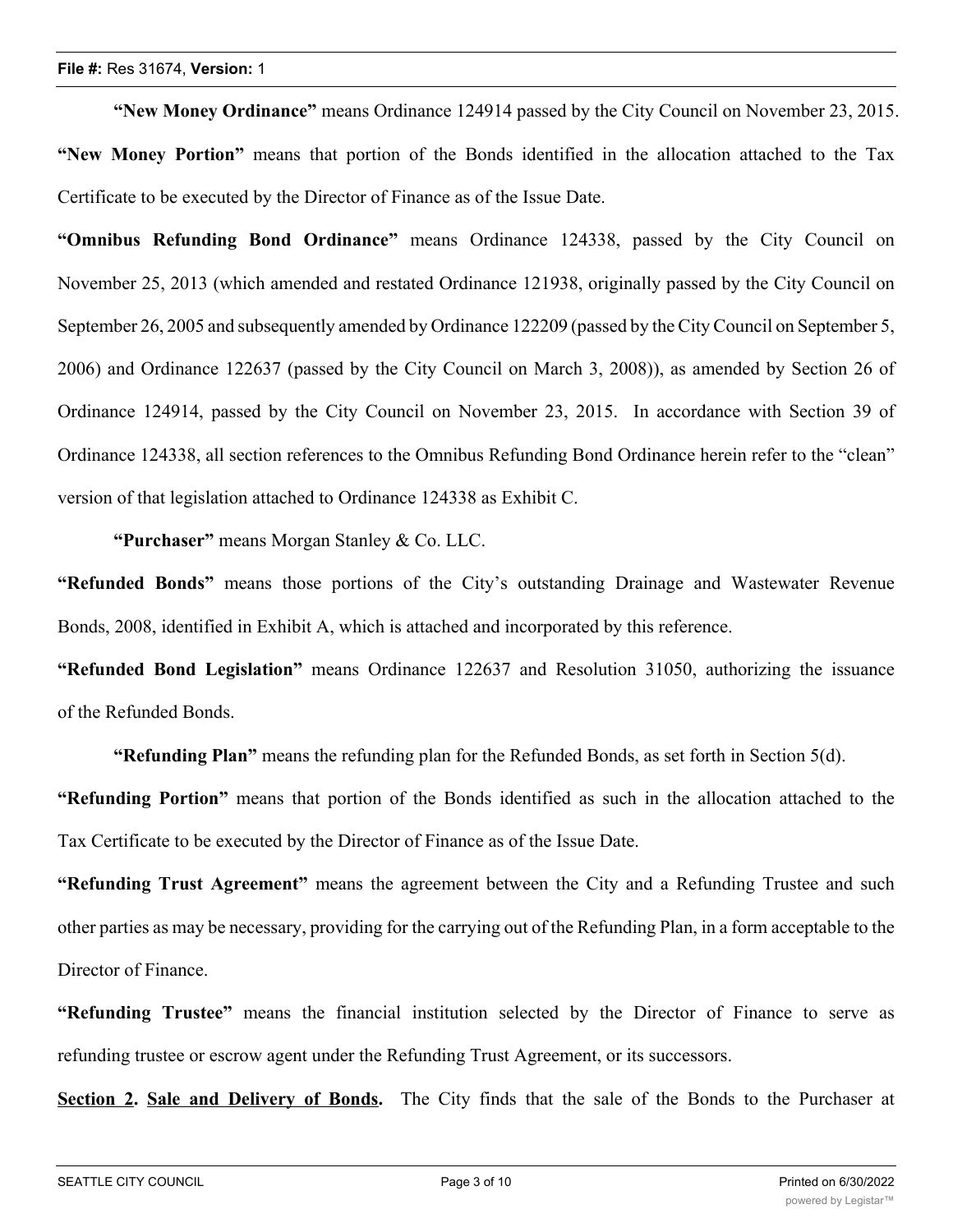the interest rates and pursuant to the Bond Sale Termsset forth in the Bond Legislation, the Official Notice of Bond Sale, attached as Exhibit B, and the bid information attached as Exhibit C (which includes a summary of the true interest cost associated with each bid and a printed version of all the electronic bids for the Bonds, including the electronic bid of the Purchaser), is in the City's best interest and therefore confirms, ratifies and approves the award of the Bonds to the Purchaser.

**Section 3. Approval of Bond Sale Terms.** In accordance with Section 5 of the New Money Ordinance and Section 4 of the Omnibus Refunding Bond Ordinance, the following Bond Sale Terms are approved:

**(a) Principal Amount.** The Bonds shall be issued in the aggregate principal amount of \$160,910,000. The allocation of the Bonds to the New Money Portion and the Refunding Portion shall be as set forth in the allocation attached to the Tax Certificate executed by the Director of Finance as of the Issue Date.

**(b) Date or Dates.** Each Bond shall be dated its Issue Date, which date shall be any date selected by the Director of Finance that is not later than December 31, 2018.

**(c) Denominations.** The Bonds shall be issued in Authorized Denominations, as set forth in the Bond Ordinances.

**(d) Interest Rates; Payment Dates.** Each Bond shall bear interest at fixed rates per annum, as shown below, computed on the basis of a 360-day year of twelve 30-day months, from the Issue Date or from the most recent date with respect to which interest has been paid or duly provided for, whichever is later. Interest shall be payable on the first day of each April and October, commencing October 1, 2016. Principal shall be payable at maturity (and on mandatory redemption dates in the amounts set forth in subsection (f)) in principal amounts on October 1, 2016 and on April 1 for each maturity thereafter, as follows:

| Maturity Date Principal |           | <b>Interest Rate</b> | Maturity Date Principal |             | Interest |
|-------------------------|-----------|----------------------|-------------------------|-------------|----------|
| (April 1)               | Amount    |                      | (April 1)               | Amount      | Rate     |
| Oct. 1, 2016            | \$210,000 | 5.00%                | 2030                    | \$6,230,000 | 4.00%    |
| 2017                    | 1,570,000 | 5.00                 | 2031                    | 6,485,000   | 4.00     |
| 2018                    | 1,650,000 | 5.00                 | 2032                    | 6,745,000   | 4.00     |
| 2019                    | 3,725,000 | 5.00                 | 2033                    | 7,020,000   | 4.00     |
| 2020                    | 3,910,000 | 5.00                 | 2034                    | 7,310,000   | 4.00     |
| 2021                    | 4,115,000 | 5.00                 | 2035                    | 7,610,000   | 4.00     |
| 2022                    | 4,325,000 | 5.00                 | 2036                    | 7,920,000   | 4.00     |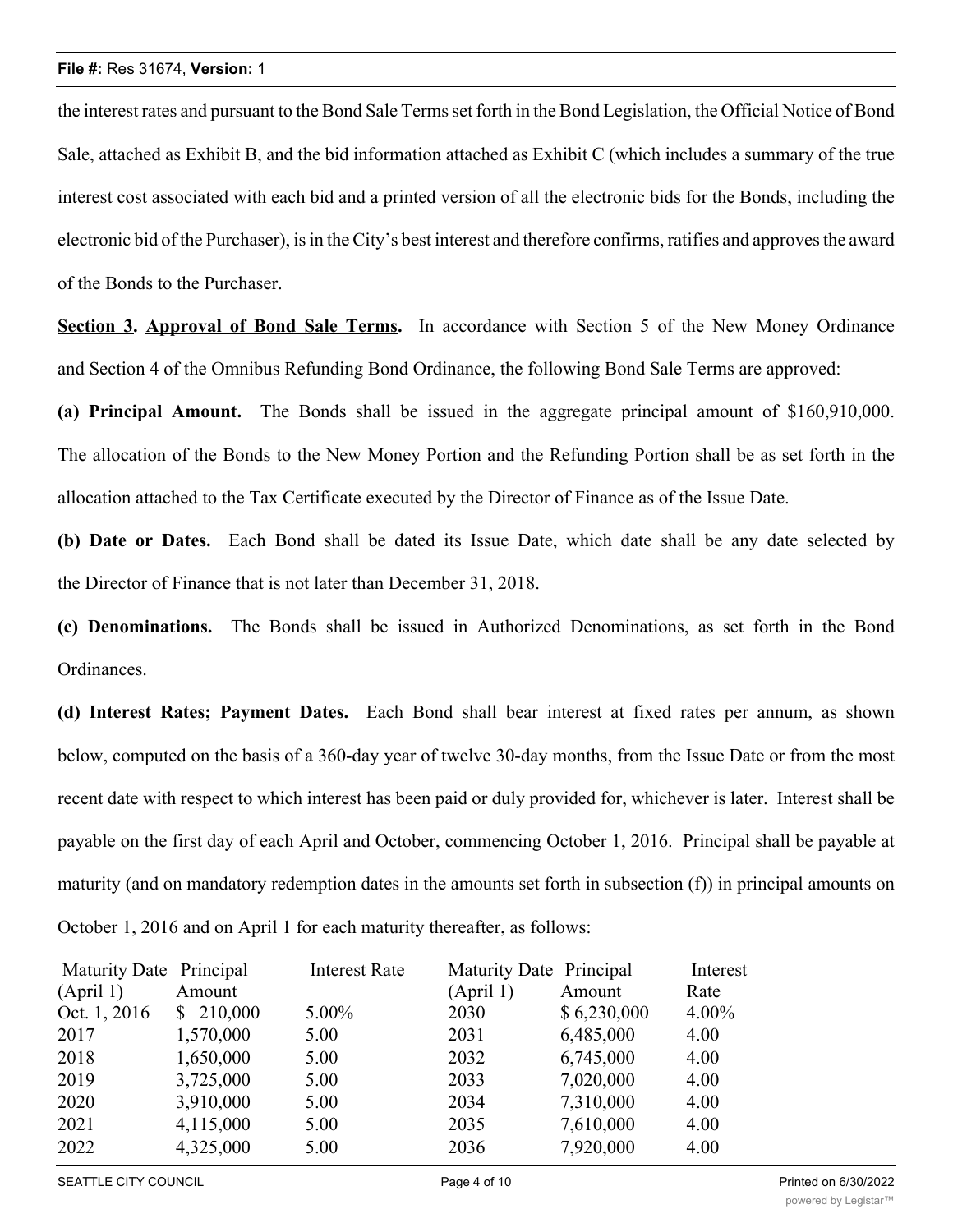| File #: Res 31674, Version: 1 |      |      |            |      |
|-------------------------------|------|------|------------|------|
| 4,545,000                     | 5.00 | 2037 | 8,245,000  | 4.00 |
| 4,775,000                     | 5.00 | 2038 | 8,575,000  | 4.00 |
| 5,025,000                     | 5.00 | 2039 | 4,160,000  | 4.00 |
| 5,250,000                     | 4.00 | ***  | ***        | ***  |
| 5,500,000                     | 5.00 | 2041 | 8,835,000  | 4.00 |
| 5,755,000                     | 4.00 | ***  | ***        | ***  |
| 5,985,000                     | 4.00 | 2046 | 25,435,000 | 4.00 |
|                               |      |      |            |      |

2020 3,910,000 5.00 2034 7,310,000 4.00

**(e) Final Maturity.** The final maturity of the Bonds is April 1, 2046.

# **(f) Redemption Rights.**

(i) Optional Redemption. The Bonds maturing on and before April 1, 2026, are not subject to redemption prior to maturity. The City reserves the right and option to redeem Bonds maturing on and after April 1, 2027, prior to their stated maturity dates at any time on or after April 1, 2026, as a whole or in part, at a price equal to the principal amount to be redeemed plus accrued interest to the date fixed for redemption.

(ii) Mandatory Redemption. Bonds maturing in the years 2041 and 2046 are designated as Term Bonds and, if not redeemed under the optional redemption provisions set forth above or purchased in the open market under the provisions set forth in the Bond Ordinances, shall be called for redemption in accordance with the Bond Ordinances at a price equal to the principal amount to be redeemed plus accrued interest on April 1 in the years and amounts as follows:

2041 Term Bond Mandatory Redemption Mandatory Redemption Year Amount 2040 \$4,330,000 2041\* 4,505,000 \*Maturity

## 2046 Term Bond

|           | Mandatory Redemption Mandatory Redemption |
|-----------|-------------------------------------------|
| Year      | Amount                                    |
| 2042      | \$4,690,000                               |
| 2043      | 4,880,000                                 |
| 2044      | 5,080,000                                 |
| 2045      | 5,285,000                                 |
| 2046*     | 5,500,000                                 |
| *Maturity |                                           |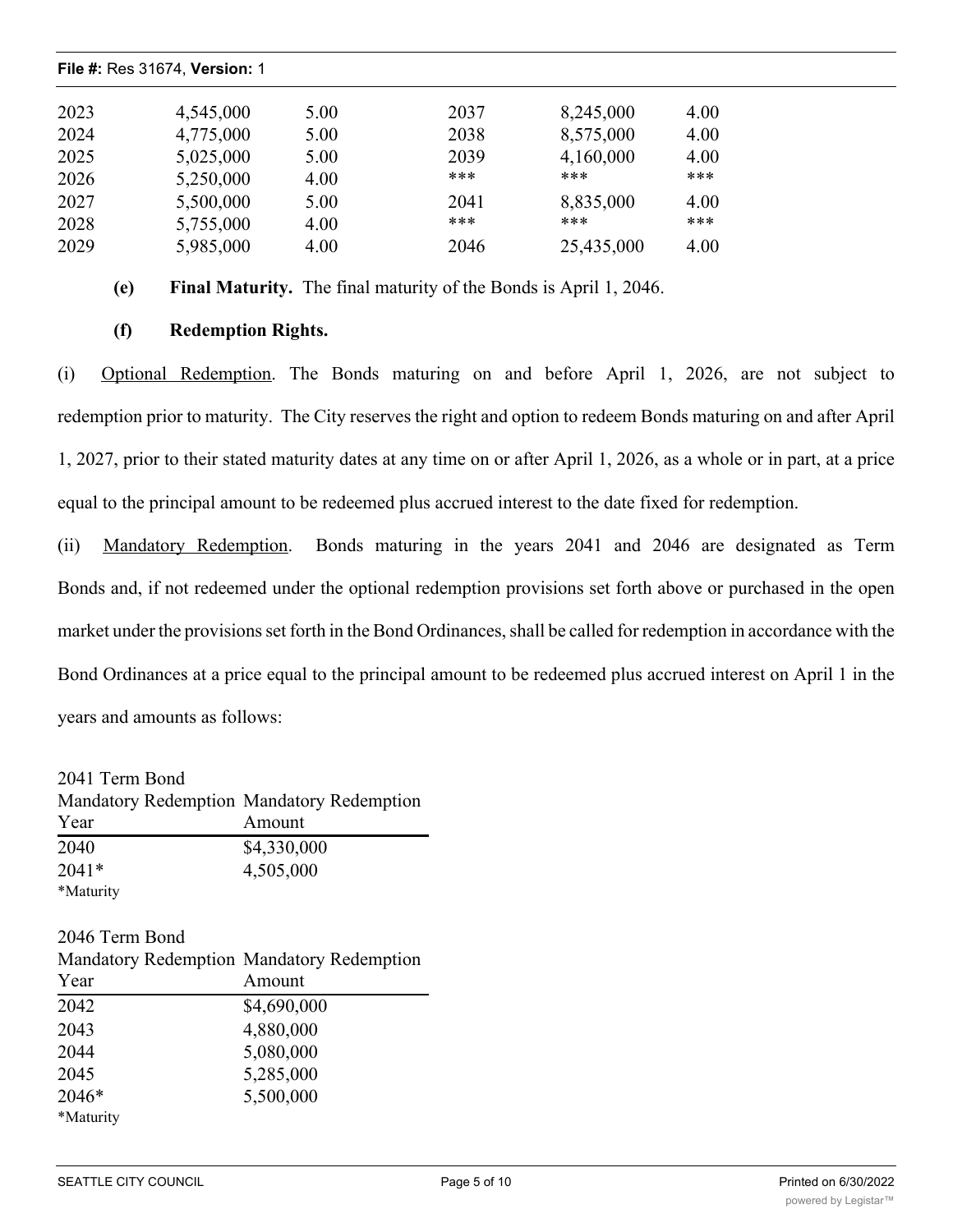If a Term Bond is redeemed under the optional redemption provisions or defeased or purchased by the City and surrendered for cancellation, the principal amount of that Term Bond so redeemed, purchased, or defeased (irrespective of its actual redemption or purchase price) shall be credited against one or more scheduled mandatory redemption installments for that Term Bond in accordance with the Bond Ordinances.

**(g) Price.** The purchase price for the Bonds is \$184,749,787.61, representing the aggregate principal amount of the Bonds, plus an original issue premium and less underwriter's discount.

**(h) Other Terms and Conditions.** The following terms and conditions, along with those additional Bond Sale Terms set forth in the Official Notice of Bond Sale, are ratified, confirmed and approved in all respects: (1) The average expected life of the capital facilities to be financed with the proceeds of the New Money Portion exceeds the weighted average maturity of the New Money Portion allocated to financing those capital facilities.

(2) The Parity Conditions have been met or satisfied to allow the Bonds to be issued as Parity Bonds.

(3) The City Council has had due regard for the cost of maintenance and operation of the Drainage and Wastewater System in creating the Parity Bond Account and in fixing the amounts to be paid into it, and is not setting aside into the Parity Bond Account a greater amount than in its judgment, based on rates established from time to time, will be available over and above such cost of maintenance and operation.

(4) The Bond Sale Terms do not provide for any bond insurance or other credit enhancement, or for interest rate swaps, caps, floors or other similar hedging devices, at the expense or direction of the City.

(5) Proceeds of the New Money Portion will be deposited into the Reserve Subaccount to satisfy the Reserve Requirement in accordance with Section 4(a).

(6) Terms and covenants relating to federal tax matters are as set forth in Section 6.

**Section 4. Use of Bond Proceeds.** The principal proceeds of the Bonds received by the City shall be allocated as set forth in the Tax Certificate to be executed by the Director of Finance as of the Issue Date and shall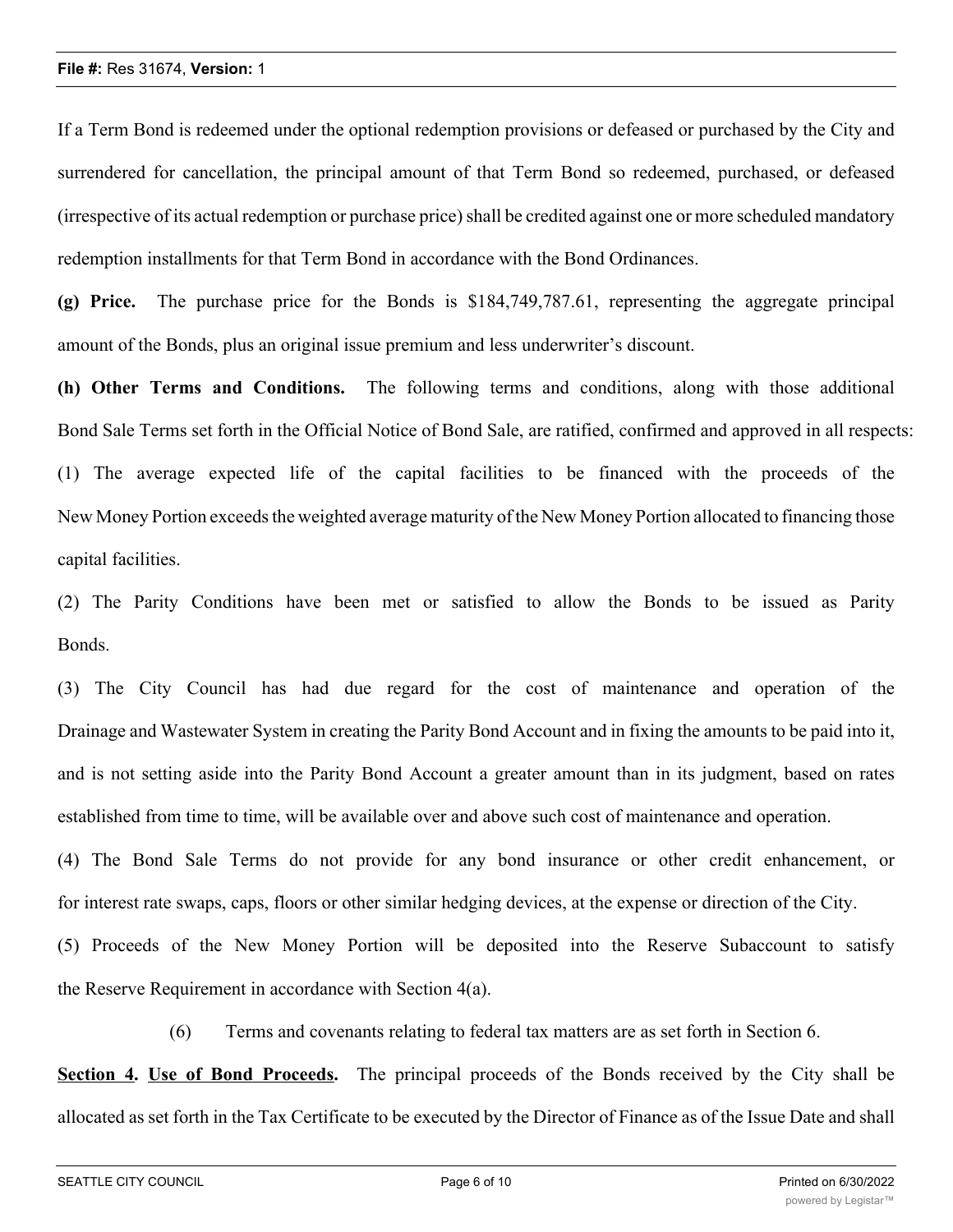be deposited immediately upon receipt, as set forth below. The amounts necessary to pay the costs of issuance of the Bonds shall be allocated among the various purposes in accordance with the allocation set forth in the Tax Certificate executed by the Director of Finance as of the Issue Date.

**(a) New Money Portion.** The principal proceeds of the sale of the New Money Portion shall be deposited (i) in the funds, accounts or subaccounts as determined by the Director of Finance as necessary to pay costs of the Plan of Additions, the costs of issuing the New Money Portion of the Bonds and for such other purposes as may be approved by ordinance; and (ii) into the Reserve Subaccount an amount sufficient to fund the amount necessary to satisfy the Reserve Requirement.

**(b) Refunding Portion.** The principal proceeds of the sale of the Refunding Portion shall be deposited immediately upon the receipt thereof with the Refunding Trustee and shall be used to carry out the Refunding Plan, including discharging the obligations of the City relating to the Refunded Bonds under the Refunded Bond Legislation. The Refunding Plan shall be as set forth in the Refunding Trust Agreement and Section 5(d). The Director of Finance shall determine, in his sole discretion, whether the portion of the sale proceeds of the Refunding Portion necessary for payment of costs of issuance and administrative costs of the refunding shall be (i) deposited into a fund, account or subaccount to be paid directly by the City, or (ii) deposited with the Refunding Trustee, who shall be directed to pay such costs as part of the Refunding Plan.

#### **Section 5. Provisions for Refunding.**

**(a) Findings With Respect to Refunding**. The City Council finds that the issuance of the Refunding Portion at this time will effect a savings to the City and is in the best interest of the City and its Drainage and Wastewater System ratepayers and in the public interest. In making such finding, the City Council has given consideration to the fixed maturities allocated to the Refunding Portion and the Refunded Bonds, the costs of issuance of the Refunding Portion and the known earned income from the investment of the amounts deposited with the Refunding Trustee pending payment and redemption of the Refunded Bonds. The City Council further finds that the money to be deposited with the Refunding Trustee will discharge and satisfy the obligations, pledges,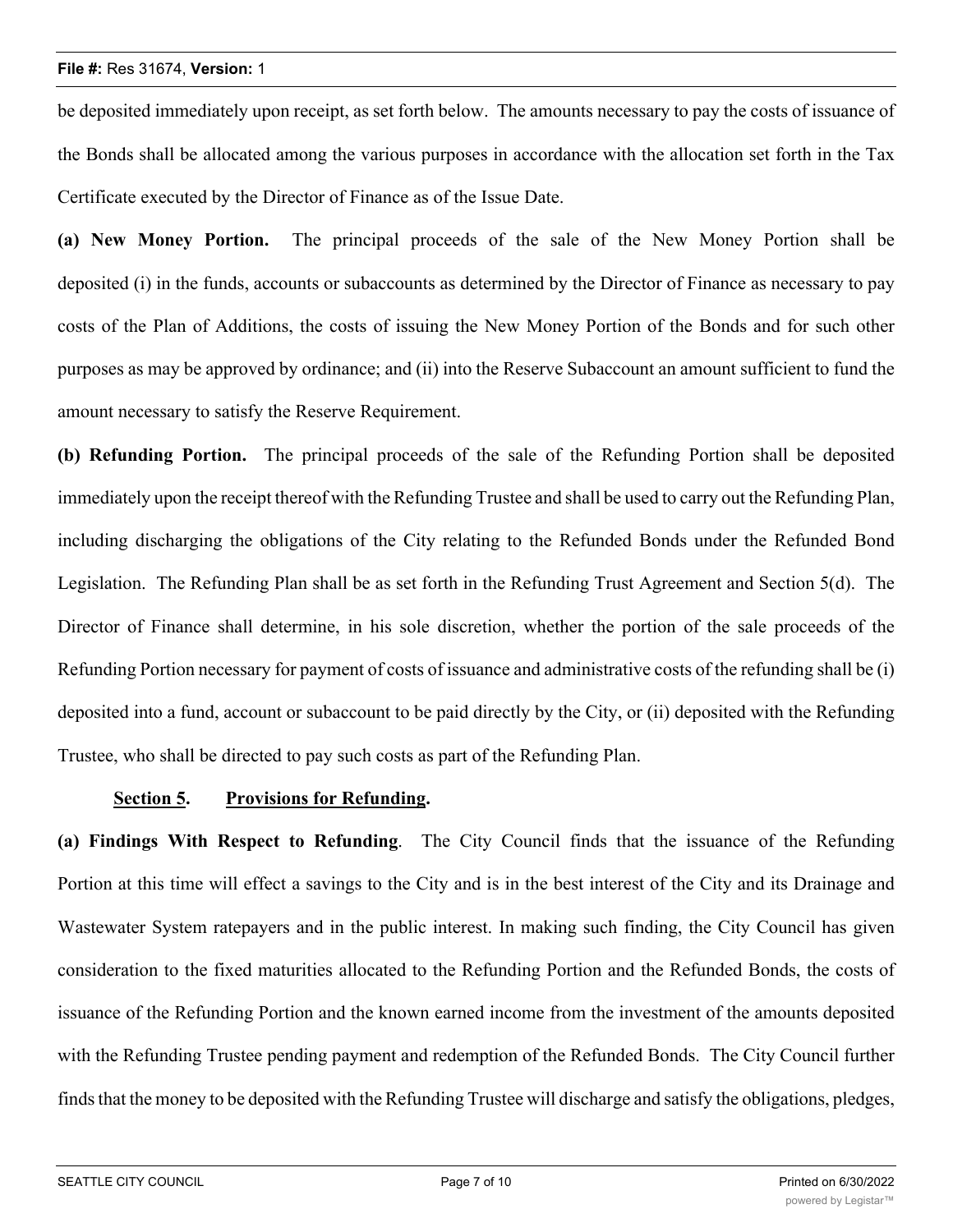charges, trusts, covenants, and agreements of the City under the Refunded Bond Legislation, and that the Refunded Bonds shall no longer be deemed to be outstanding under the Refunded Bond Legislation immediately upon the deposit of such money with the Refunding Trustee.

**(b) Call for Redemption of the Refunded Bonds**. The City authorizes the Director of Finance to call for redemption on June 1, 2018, all of the Refunded Bonds at a price of 100% of the principal amount to be redeemed, plus accrued interest to the date set for redemption. Such call for redemption shall be irrevocable after the Issue Date. The date on which the Refunded Bonds are called for redemption is the first date on which the Refunded Bonds may be called. The City authorizes and directs the Director of Finance to give or cause to be given such notices asrequired, at the times and in the manner required, pursuant to the Refunded Bond Legislation in order to effect the redemption prior to the maturity of the Refunded Bonds.

**(c) Refunding Trust Agreement**. The Director of Finance is authorized and directed to appoint the Refunding Trustee and to execute a Refunding Trust Agreement, in form and substance acceptable to him, consistent with Section 12 of the Omnibus Refunding Bond Ordinance.

**(d) Refunding Plan**. The Refunding Plan is approved substantially as follows, with such alterations as

may be set forth in the Refunding Trust Agreement, all as the Director of Finance deems necessary or appropriate:

- (i) On the Issue Date, certain proceeds of the Refunding Portion shall be deposited with the Refunding Trustee in an amount sufficient to purchase the Acquired Obligations.
- (ii) The Refunding Trustee shall hold the maturing principal of and interest on the Acquired Obligations in a refunding trust account, and shall apply such money, together with other money held in that account, to the payment of the principal of and interest on the Refunded Bonds when due up to and including the date set for redemption.
- (iii) On the date set for redemption of the Refunded Bonds, the Refunding Trustee shall call, pay, and redeem all of the Refunded Bonds at a price equal to the principal amount to be redeemed, plus accrued interest to that date.
- (iv) The costs of carrying out the Refunding Plan and the costs of issuance of the Refunding Portion of the Bonds may be paid either by the City directly or from the amounts held by the Refunding Trustee, as directed by the Director of Finance in his discretion.

**Section 6. Federal Tax Matters.** The Bonds shall be issued as Tax-Exempt Bonds, in accordance with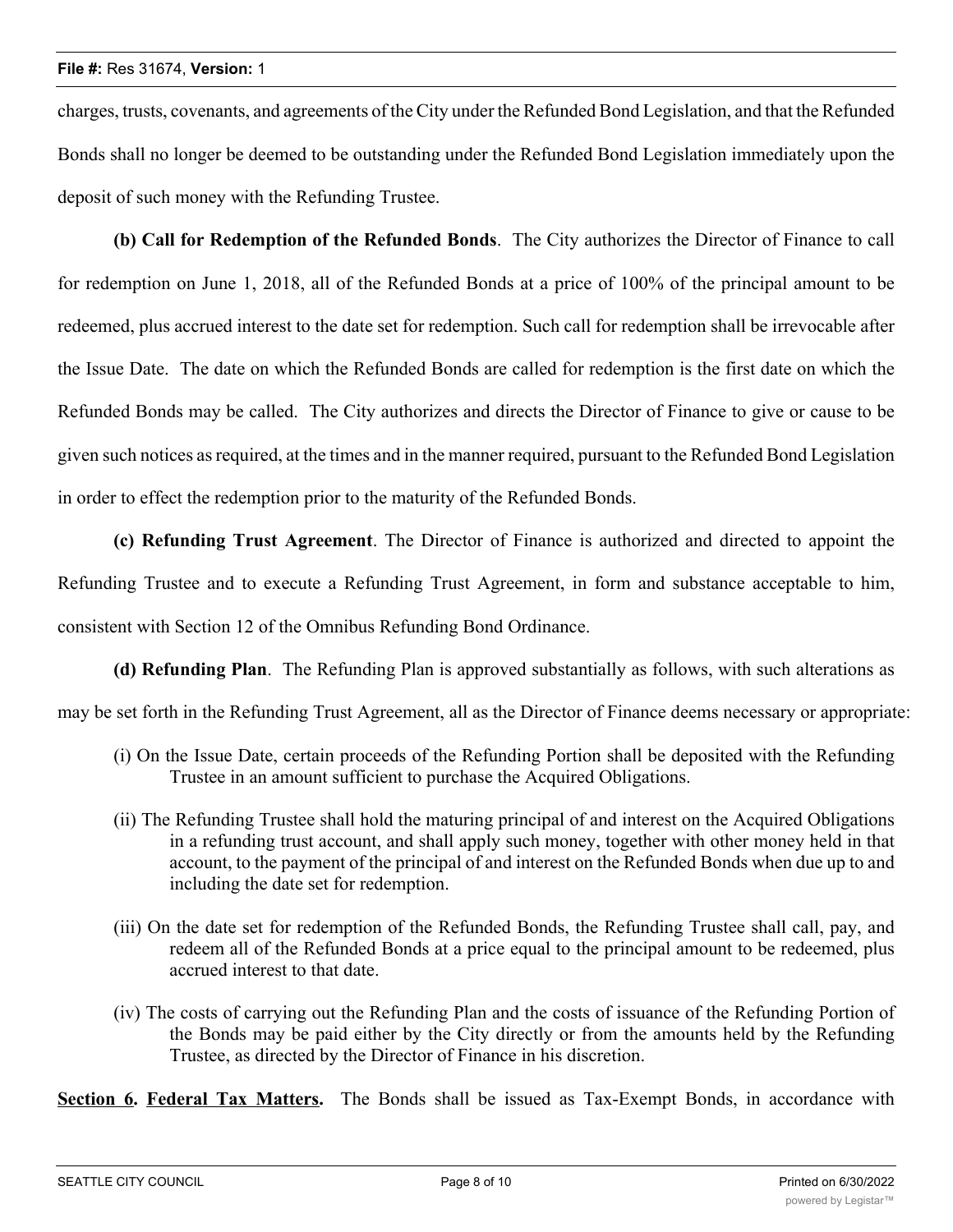Section 22(a) of the New Money Ordinance and Section 23(a) of the Omnibus Bond Refunding Ordinance.

**Section 7. General Authorization.** The Mayor and the Director of Finance and each of the other appropriate officers of the City are each authorized and directed to do everything as in their judgment may be necessary, appropriate or desirable in order to carry out the terms and provisions of, and complete the transactions contemplated by, the Bond Ordinances and this resolution.

**Section 8. Severability.** The provisions of this resolution are declared to be separate and severable. If a court of competent jurisdiction, all appeals having been exhausted or all appeal periods having run, finds any provision of this resolution to be invalid or unenforceable as to any person or circumstance, such offending provision shall, if feasible, be deemed to be modified to be within the limits of enforceability or validity. However, if the offending provision cannot be so modified, it shall be null and void with respect to the particular person or circumstance, and all other provisions of this resolution in all other respects, and the offending provision with respect to all other persons and all other circumstances, shall remain valid and enforceable.

**Section 9. Ratification of Prior Acts.** All acts taken pursuant to the authority of this resolution but prior to its effective date are ratified, approved and confirmed.

**Section 10. Section Headings.** Section headings in this resolution are used for convenience only and shall not constitute a substantive portion of this resolution.

ADOPTED by the City Council this  $8<sup>th</sup>$  day of June, 2016, and signed by me in open session in authentication of its adoption this  $8<sup>th</sup>$  day of June, 2016.

President of the City Council

The Mayor concurred this day of June, 2016.

Edward B. Murray, Mayor